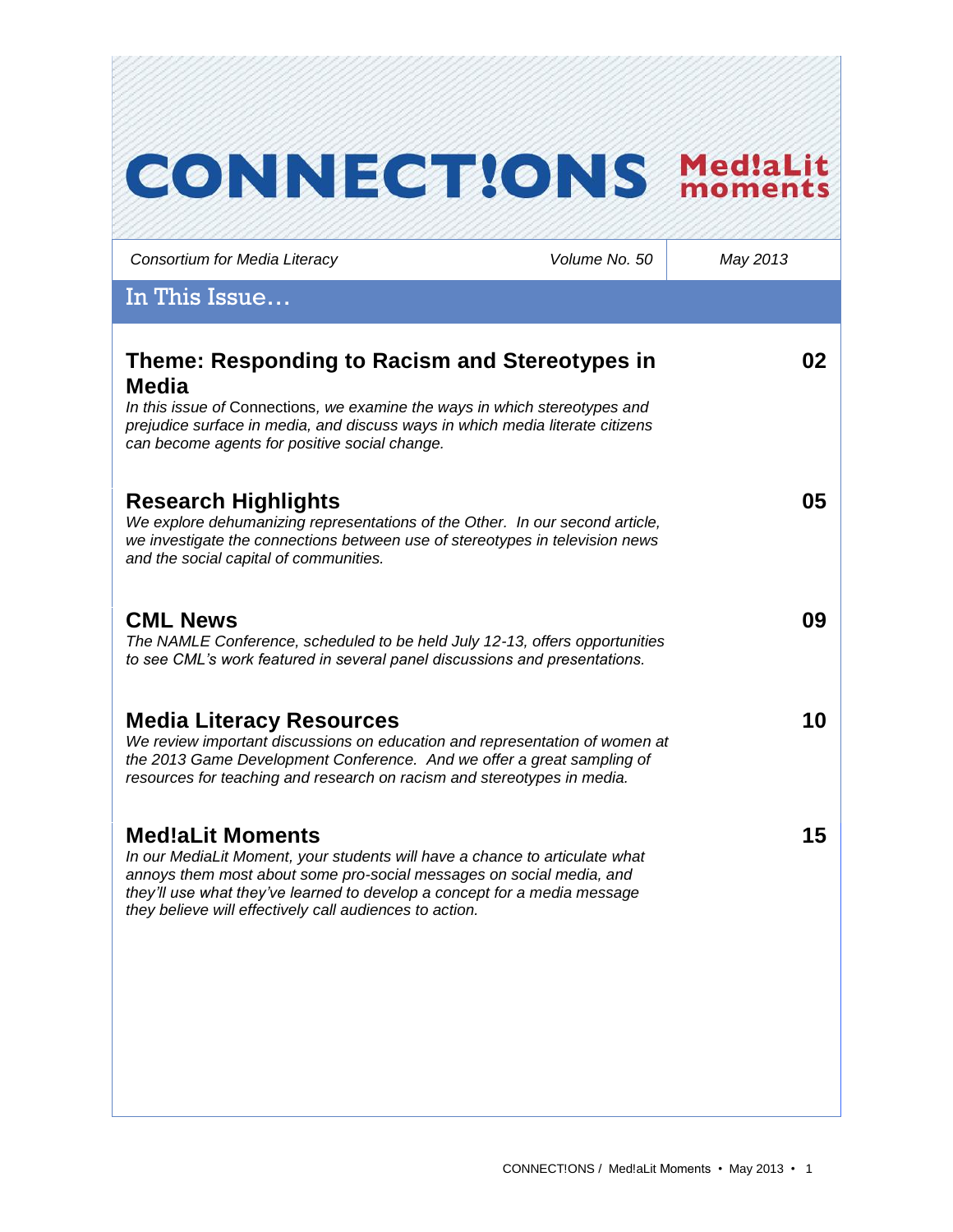# Theme: Responding to Racism and Stereotypes in Media

According to a 2008 survey by the Pew and MacArthur foundations, of the 97% of teens who play video games, 21% play Massively Multiplayer Online Games (MMOGs). Some commentators argue that these group game environments encourage players to shed offline identities and socialize with players of widely varying backgrounds. If there is any conflict in the game space, the expectation is that it will take the form of friendly competition. Such assumptions reflect a utopian vision of new media technologies. In fact, players do not leave their values, attitudes and beliefs at home, but take them into game spaces with them. Harmonious intergroup relationships are not guaranteed, and media literacy education is needed to help youth develop greater awareness of the social dimensions of their participation in such games.

An instructive case in point is the response of North American players to the entry of Korean players in Blizzard Entertainment's sword and sorcery game "Diablo II" (2000). To ensure that the game could not be hacked or modified by players to give them an unfair advantage, Blizzard designers created a client/server model, in which all the important information and valuable assets—such as player inventory, gold, skills and player levels—would be stored on Blizzard servers, while other game-play data would be run on the player's machine. In addition, players were required to choose one of four "realms," closed servers which stored and secured data for each player. Players could interact with other players on their realms, but not with players on other realms. The realms were designated geographically—U.S. West, U.S. East, Asia and Europe—and intended to accommodate player interaction based on time zone.

"Diablo II," like most multiplayer games, had its own economic system. Players traded valuable items, exchanged gold and loot, and even developed a system of currency built around a game item called the "Stone of Jordan." Early on in the game, U.S. West players gained a reputation for highly competitive gaming, signaling that these were the players likely to have the best items for trade. As a result, the economy of U.S. West eventually grew at a greater rate than other realms.

"Diablo II" was popular enough to generate a black market, and the most highly prized items on the realms were traded for real money on eBay. In 2001, Blizzard released "Diablo II" in Korea, and, in addition to gaining a reputation for "serious" gaming, Korean players conducted a significant portion of black market transactions. A primary market soon emerged in which Korean traders sold virtual items to U.S. buyers. Not surprisingly, the development of the black market resulted in a dramatic increase in players on the U.S. West server. The number of players on the U.S. West realm became a source of tension as the server began to overload on a frequent basis. Excessive "lag" interfered with game-play, caused players' avatars to die, and even caused players to lose items or equipment.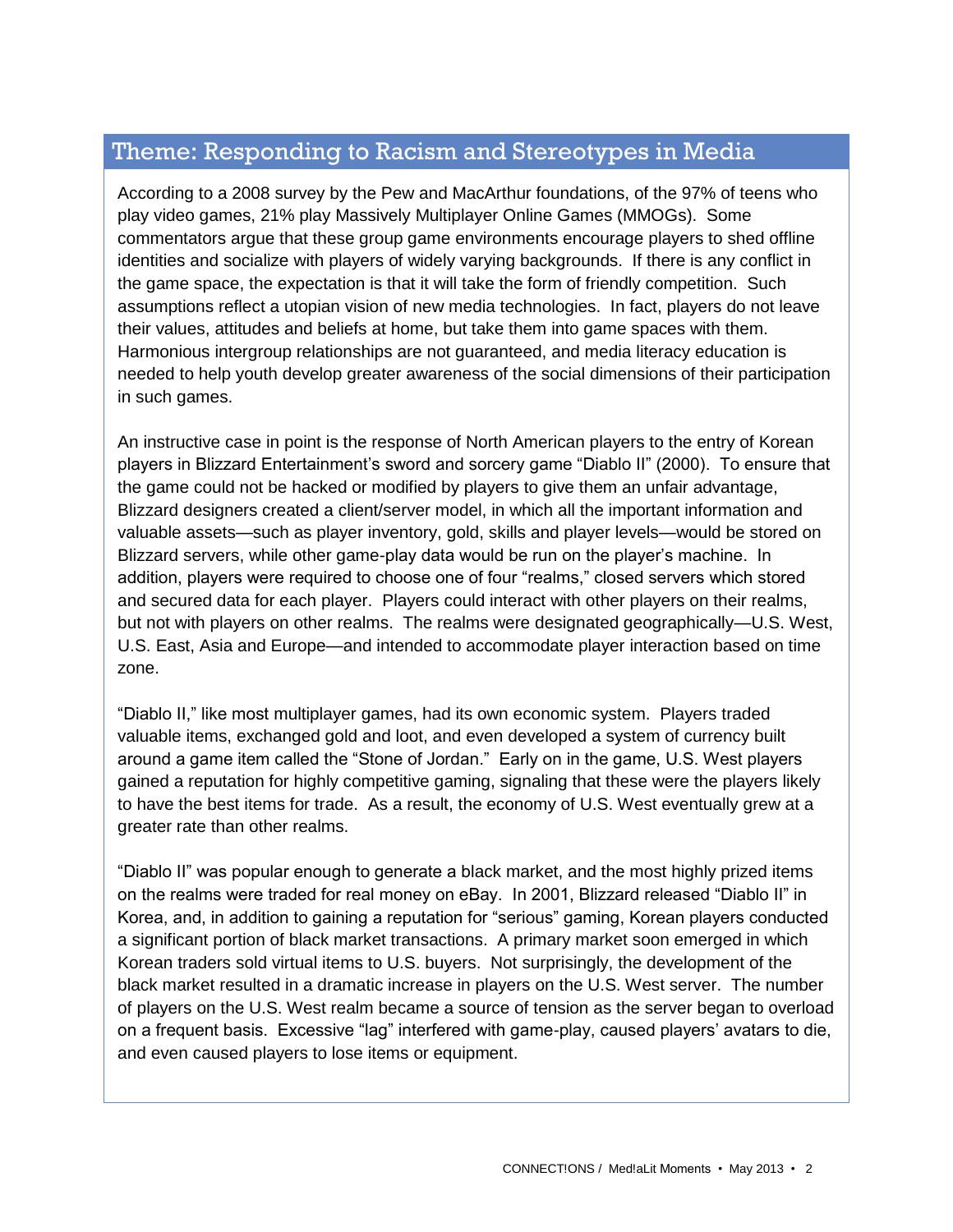In response, U.S. players began a campaign against Korean players, both inside the game space and outside on web sites and forums. Using tropes of national borders and boundaries, they began joining games with Korean players with the sole intention of disrupting gameplay and chasing Korean players off the server. Some adopted racist or anti-Korean character names.

In "KPK, Inc.: Race, Nation and Emergent Culture in Online Games," USC Annenberg School of Communication professor Douglas Thomas focuses his analysis on the Korean Player Killers, Inc., one of several groups devoted to driving Korean players off the U.S. West server. On the KPK website, Korean players were de-humanized with references to food such as "FoK" (Forces of Kimchi) and "CEA" (Cabbage Eaters Anonymous). Korean players' limited proficiency in English, and the inscrutability of some of their online utterances led to the designation "WOA" (Way Out of Area).

The KPK website pilloried the game play of Korean players: "As all Diablo II players know all too well, they are famous for trying to ransom items that you accidentally drop, filling up the screen with repeated calls for 'Item plz!' or 'Gold!!!'" (168). With such stereotypical depictions, KPK members cast themselves as a representative group of decent, civilized players with the moral authority to mark Korean players as savage and uncivilized.

In the final analysis, the label "WOA" is the most significant. KPK members principally objected to the fact that Korean players were on the server. Presence itself constituted 'bad behavior' which ruined the game experience for self-described "innocent Western players" (167). The implications of KPK's actions and rhetoric are far-reaching. Thomas comments, "The question at stake is one of manifest destiny: not only who owns the space, but who owns the *rights* to the space. KPK, Inc, embodies a kind of American exceptionalism that its members use to justify their extremism" (168). Thomas argues further that the aggressiveness of their campaign is characteristic of 'race patriotism,' the theory that more 'civilized' cultures have a right to expand, and that race often serves as a marker of 'political fitness.' (ibid.).

One can imagine the reaction of some U.S. teens and 'tweens' and as they enter a game such as this one. On the one hand, the demands of a group like the KPK might seem reasonable. Too many players from 'outside of area' have clogged the server, and it appears that most of these are Korean players. What's the harm in giving them an incentive to leave? On the other hand, struggles against racism might seem like a thing of the past to them, occupying the pages of textbooks and illumined by grainy black-and-white archival images. While they may be familiar with personal conflicts in online spaces, especially social media, they may have more difficulty recognizing that an online conflict between self-described 'civilized' insiders and uncouth outsiders can echo historical struggles between dominant and subordinate groups, and may even be rooted in current conflicts in the outside world. Students need to develop skills in social and cultural analysis as they participate in the globalized media environment of the 21 $<sup>st</sup>$  century, and media literacy education is a primary avenue for teaching these skills.</sup>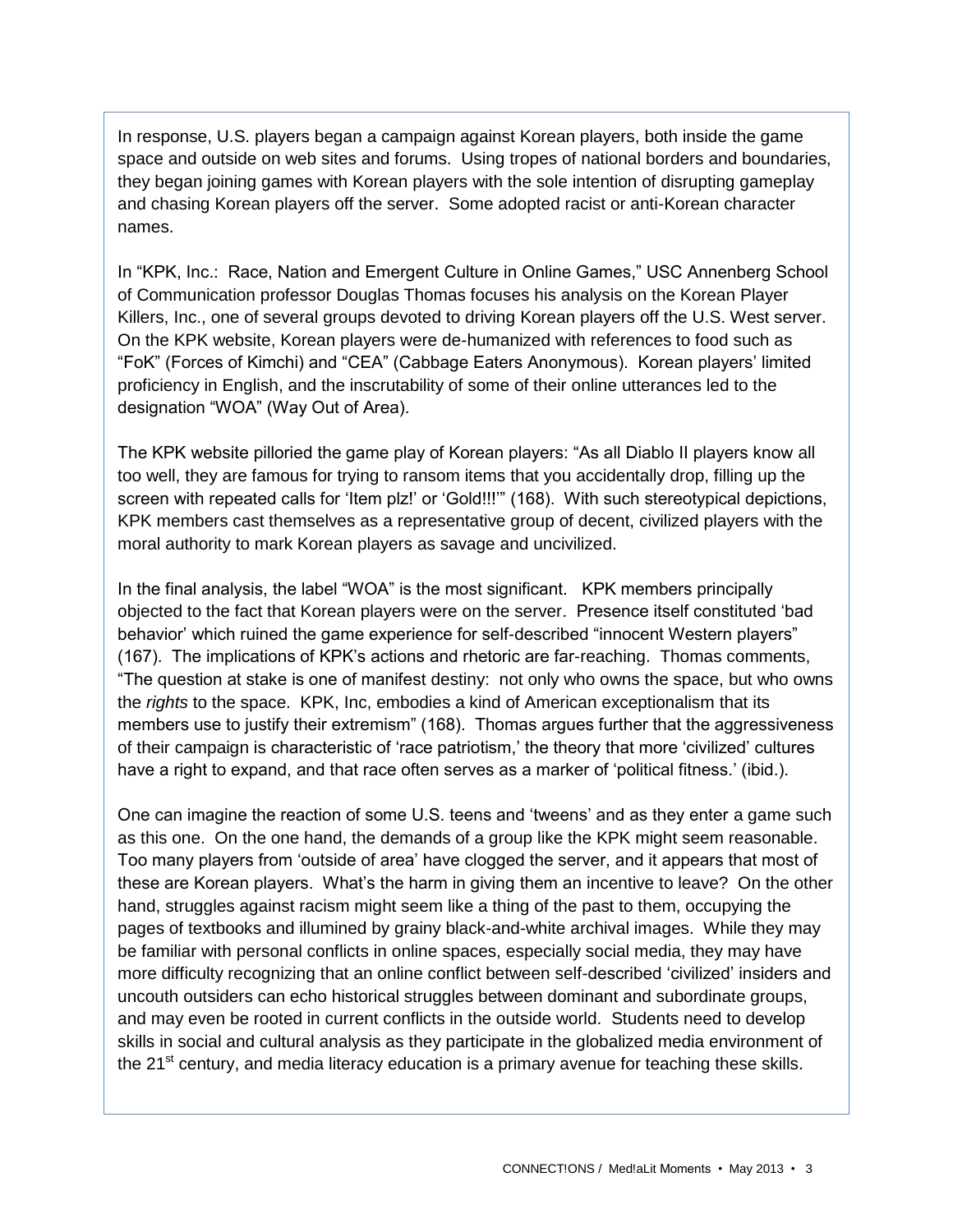In this issue of *Connections*, we examine the ways in which stereotypes and prejudice surface in media, and highlight the way in which media literate students, educators and citizens can become agents for positive social change. In our first research article, we explore dehumanizing representations of the Other in media, from animal metaphors in mainstream newspapers to the fear of "disease" used to justify genocide. In our next article, we investigate the use of stereotypes in television news, and argue that local television news programming tends to deplete the social capital of the communities they are pledged to serve. We have some great resources to recommend, and in our MediaLit Moment, your middle and high school students will have a chance to 'strike back' at annoying tweets and posts which exhort them to support a cause by conceptualizing an engaging message of their own.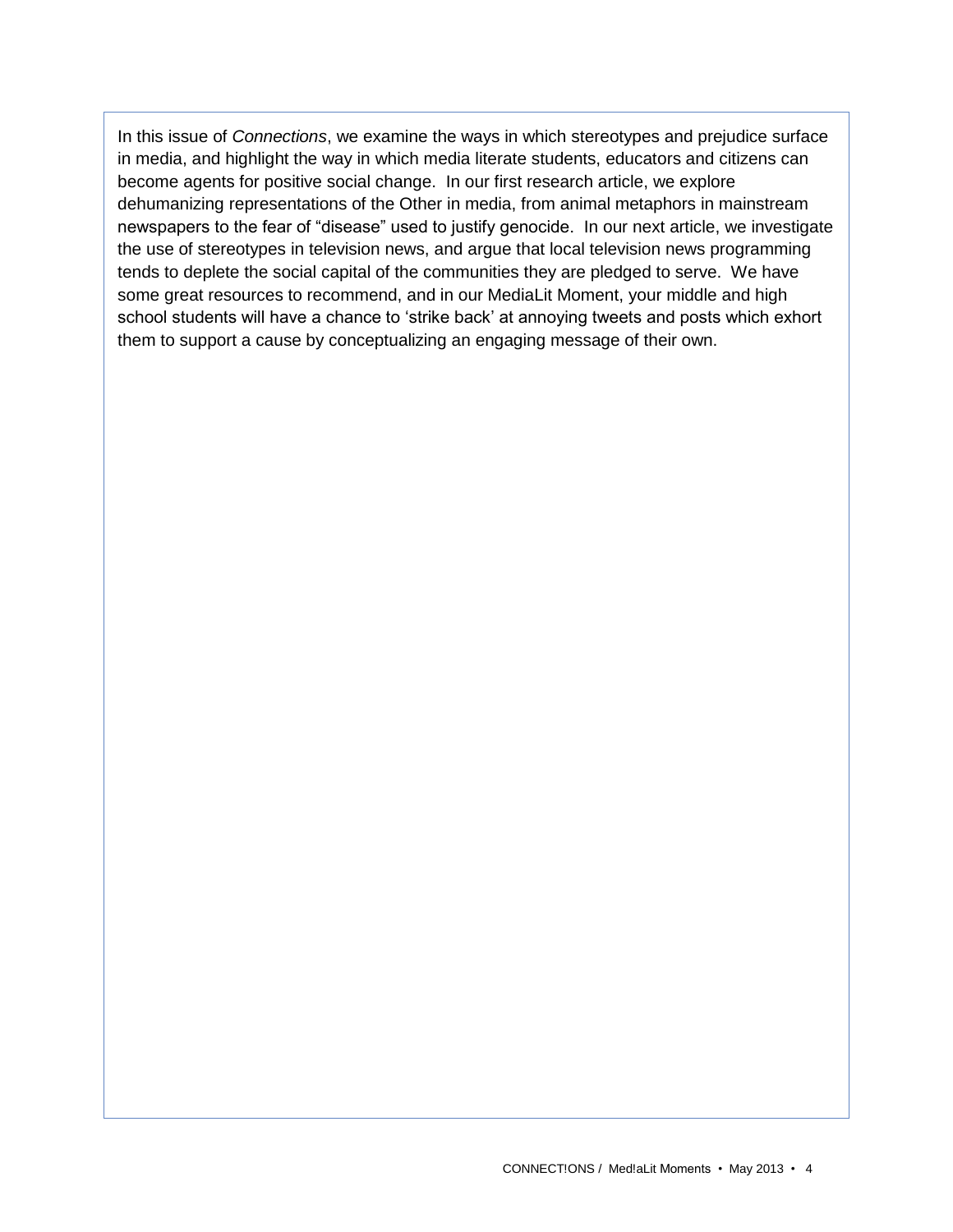# Research Highlights

### **Responding to the Dehumanization of the "Other" in Media**

In both times of war and peace, we construct images of strangers and adversaries as "Others," and, as Erin Steuter and Deborah Wills argue, dehumanization has been the most persistent mechanism for systematically constructing an image of those we consider to be entirely different from ourselves. In verbal and visual metaphoric systems, the Other is linked to objects, animals, dirt and germs. Even in a post-civil rights era, images circulate through our media which mark groups such as immigrants and racial or ethnic communities as less than human. In news stories, for example, illegal immigrants may be described as being "hunted down," "baited,", "lured," or "ferreted out" ("The Dangers of Dehumanization," 49). The dehumanizing image of the Other is a frequent—if not necessary--precursor to violence.

Shortly before the Rwandan genocide of 1994, the Hutu newspaper *Kangura* asserted that "A cockroach gives birth to another cockroach," just as the "evil of the Tutsis will reproduce itself for as long as Tutsis exist" (quoted p. 50).

In an American context, seven years of research into the relationships between media coverage, anti-black violence and judicial inequities led UCLA social psychologist Phillip Goff to conclude that dehumanizing images indeed have material consequences: "Words and pictures, far from harmless, can be the very instruments of dehumanization necessary for collective violence—regardless of how innocently they are intended" (quoted p. 47).

From the vitriolic epithets on hate sites to headlines such as "Ridding Islam of the Cancer Within," the tide of dehumanizing representation sometimes appears to be unstoppable. How does one respond? In general, the First Amendment guarantees a right to speech, even if it offends, and judicial precedent enforces a clear distinction between words and violent actions. The available avenue for action is to "counter" representations of the Other. As a result, education and advocacy become indispensable tools for a civil society, and media literacy becomes an essential skill for social change.

Media organizations have few legal responsibilities regarding harmful speech, but they do have moral obligations to address it. Take, for example, Canadian media coverage of the 1984 trial of Ernst Zuendel, who had been arrested for distribution of hate literature. Zuendel denied the existence of the Holocaust, and had published his views across multiple media to a large body of audiences across North America and Europe. Holocaust denial arguments were unknown to most Canadian audiences at the time, and Canadian news media capitalized on the sensational elements of the developing story. In addition, Canadian media interviewed Holocaust-denying witnesses whom Zuendel had called to his defense, and some of these were attributed as "experts" in media reports. These interviewees were given the same objective treatment as others, implying that the reality of the Holocaust was a matter open to debate (Cohen-Almagor, "Freedom of Expression vs. Social Responsibility").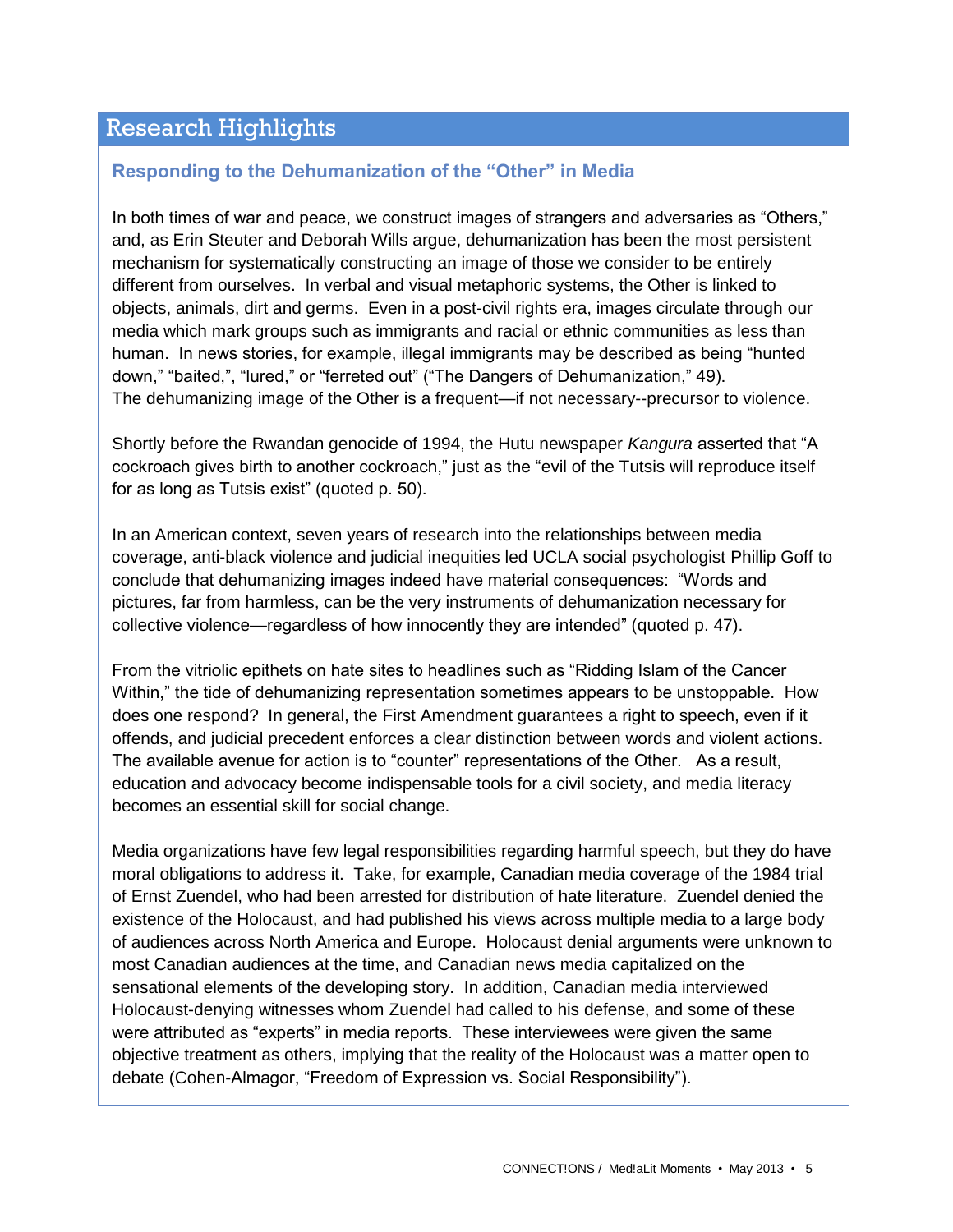While journalists generally have a responsibility to deliver news factually and without moral comment, moral neutrality is hardly justified when such latitude is given for expression deriding the victims of genocide. At times such as these, news media do have a responsibility to help audiences understand the legacy of history, and to call attention to the false statements and flawed reasoning used to construct the image of a hated Other. Media literate citizens need to remind news media that they should be partners in an evidence-based effort to deconstruct such images.

Finally, it's important to note that that the prejudice embedded in media representations of the Other is not always obvious, and media literacy skills are needed to recognize the intentions of speakers. Take, for example, the website "martinlutherking.org." This site regularly appears third or fourth in Google listings for the search term "Martin Luther King." The URL of the site conveys an impression of legitimacy to the casual viewer. Links such as "Civil Rights Library" and "Bring the Dream to Life" suggest that the site is devoted to the remembrance of King's legacy. For audiences knowledgeable about the civil rights movement and the recent history of white supremacy movements in the U.S., clicking the links on the site unravels the true intent of the site. For example, clicking the link "Jews and Civil Rights" brings viewers to a chapter of David Duke's autobiographical book *My Awakening* on the topic of "Jews, Communism and Civil Rights."

In "Race, Civil Rights and Hate Speech in the Civil Rights Era," CUNY professor Jessie Daniels reviews the results of a series of experiments and interviews with students who are asked to search for information on King. According to Daniels, even "high-achieving and Internet-savvy" adolescents had difficulty determining whether the martinlutherking.org site was a credible source of information. When one seventeen-year-old student clicked on a link titled "King's Dissertation," she remarked, "Oh, and this looks good. I like this because it's got primary sources" (140). In fact, the link was to an essay supporting the charge that King had plagiarized parts of his dissertation.

Daniels issues a call for digital media literacy which includes "the ability to read text closely and carefully," and "critical thinking skills required to decipher web authorship, intended audience, and political agendas." These are all essential media and information literacy skills. Daniels' further recommendations are worth discussion. He argues that the critical media literacy skill of examining media from multiple perspectives is not sufficient to the task of distinguishing between legitimate civil rights sites and "cloaked" hate sites such as martinlutherking.org, and argues that students must also become well versed in "literacies of racism, antiracism, and social justice" (149).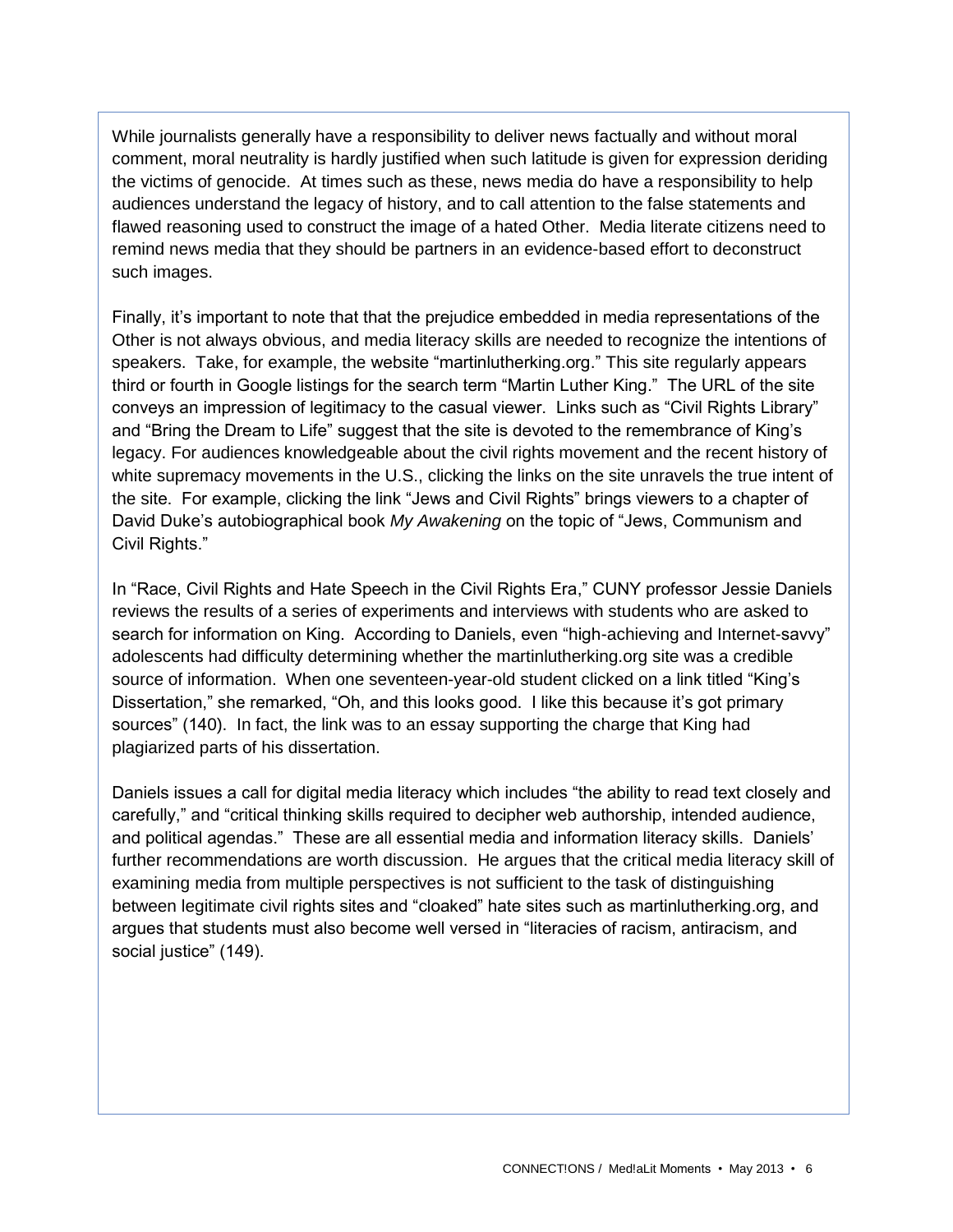### **Television News and the Social Capital of Communities**

In our last article, we mentioned the moral responsibilities which journalists have to their audiences. News media have social responsibilities to communities of audiences as well. In *Hate Crimes and Ethnoviolence*, Howard Ehrlich, a social psychologist and former director of the Prejudice Institute in Baltimore, devotes a number of chapters to an examination of the ways in which news media bind or attenuate the social fabric of the United States. Television news coverage of crime is an area of considerable concern. In 2004, a Gallup study reported that homicides accounted for one to two tenths of one percent of all arrests in the U.S., whereas 28 percent of crimes reported on television news that year were homicides. Moreoever, most studies of local television news report that two of every five minutes of content is devoted to crime coverage (46). Findings such as these provide additional support for George Gerbner's work on "cultivation theory" in the 1960s and 1970s. Gerbner argued that television programming, including news, cultivated a belief among frequent viewers that the world was a dangerous and violent place (the "mean world syndrome").

Unfortunately, non-white groups figure predominantly in crime stories on television news. For example, in a 2002 case study of local television news programming in Orlando, Florida, 1 in 8 African-Americans and 1 in 4 Hispanics appeared on screen as crime suspects, compared to 1 in 20 whites (75). If the "mean world" theory holds true for most television audiences, the fear prompted by television coverage of crime stories will inevitably distort intergroup relations.

One method to reduce media stereotyping and promote social cohesion is to emphasize the public service mission of local television news, primarily through reporting on local issues and the realistic representation of community members who are involved. Yet most local television news programming trends in the opposite direction. A 2003 study of 45 TV stations found that less than one half of one percent of news programming was devoted to reporting on local public affairs. The virtual absence of such stories is due in part to the small slice of time available for them. News stories typically comprise 12 to 15 minutes of a 30 minute broadcast, while the bulk of the time is committed to commercials, program promotion, weather, sports and cheery banter between the anchors (78).

But the lack of local issues reporting is not just a matter of time constraints. Local television news reporting focuses on spectacles, including crime, fires, disasters, and severe weather. In a study of 2,400 local news broadcasts by the Project for Excellence in Journalism, spectacular events were the lead stories in 61% of broadcasts (78). Such stories are often chosen as leads because they are likely to draw greater numbers of viewers, and thus are likely to enhance the station's prospects for advertising revenue.

Coverage of spectacular events doesn't just occupy a space in the "news hole" which could have been devoted to public affairs, however. It de-contextualizes the reporting of news. Ehrlich offers a hypothetical scenario to illustrate the problem posed by 'fragmented' coverage of local news. If a fire occurs in a low-income housing project, local television news coverage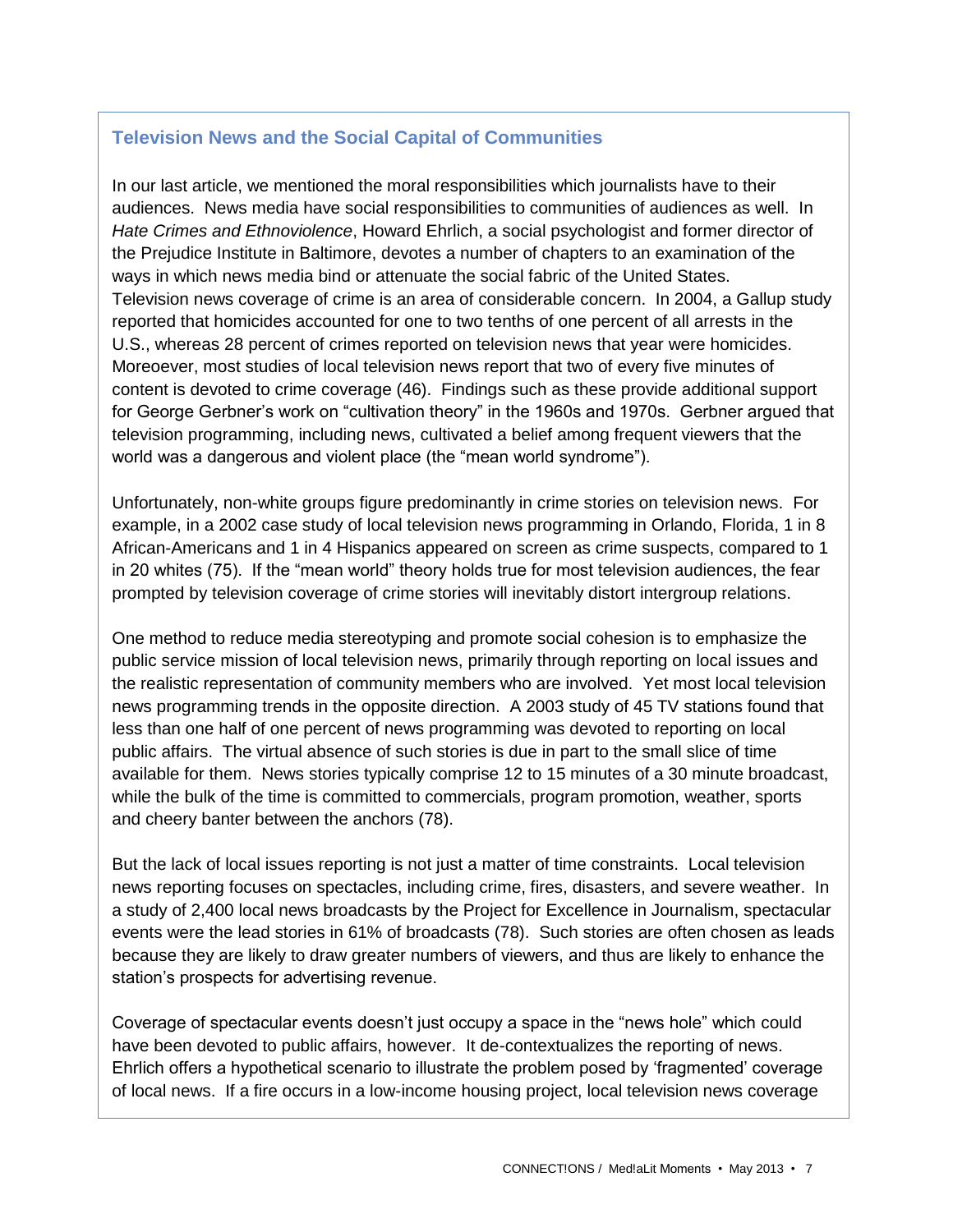would likely center on the fire itself, and include little or no discussion of how the structural condition of the apartments might have been a contributing cause, or how the actions (or inaction) of local contractors or public housing authorities might have been a causal factor. Any discussion of how and why these projects came into existence would be unlikely as well. Resource constraints also come into play. Assigning an investigative team is risky, timeconsuming and expensive. Keeping stories to less than a minute is much cheaper than committing staff to lengthy research assignments (77-78).

The damage which news media stereotyping inflicts on a community may be difficult to quantify, but Ehrlich usefully conceptualizes the costs of stereotyping in terms of social capital. Ehrlich defines social capital this way: as a resource of communities based on trust in institutions and individuals, social participation, cooperation and mutual aid. Central to theories of social capital is the argument that fewer social pathologies (e.g., drug addiction, chronic homelessness) are present in communities where social capital is high. Some of the evidence for this argument is compelling. In 2002, the World Bank published the result of a 14 year study on the relationship between trust and homicide rates in 39 countries. In their conclusion, the authors write that ". . .the prevalence of trust in community members seems to have a significant and robust effect on reducing the incidence of violent crimes" (quoted p. 85).

It may be difficult to imagine how local television news reporting actively contributes to the social pathology of communities, but with their scant attention to issues which have a substantial impact on the lives of local residents, it is clear that local television stations do little to preserve the social capital of the communities they are pledged to serve. On a more positive note, all of this suggests that youth media production has a vital role to play in communities across the United States. Just a handful of students who are trained to recognize the social implications of the selection, reporting and framing of local news stories can significantly enhance the health of their neighborhoods. By providing tools for critical thinking and campaigning for resources, media literacy educators can help students re-build the communities in which they live.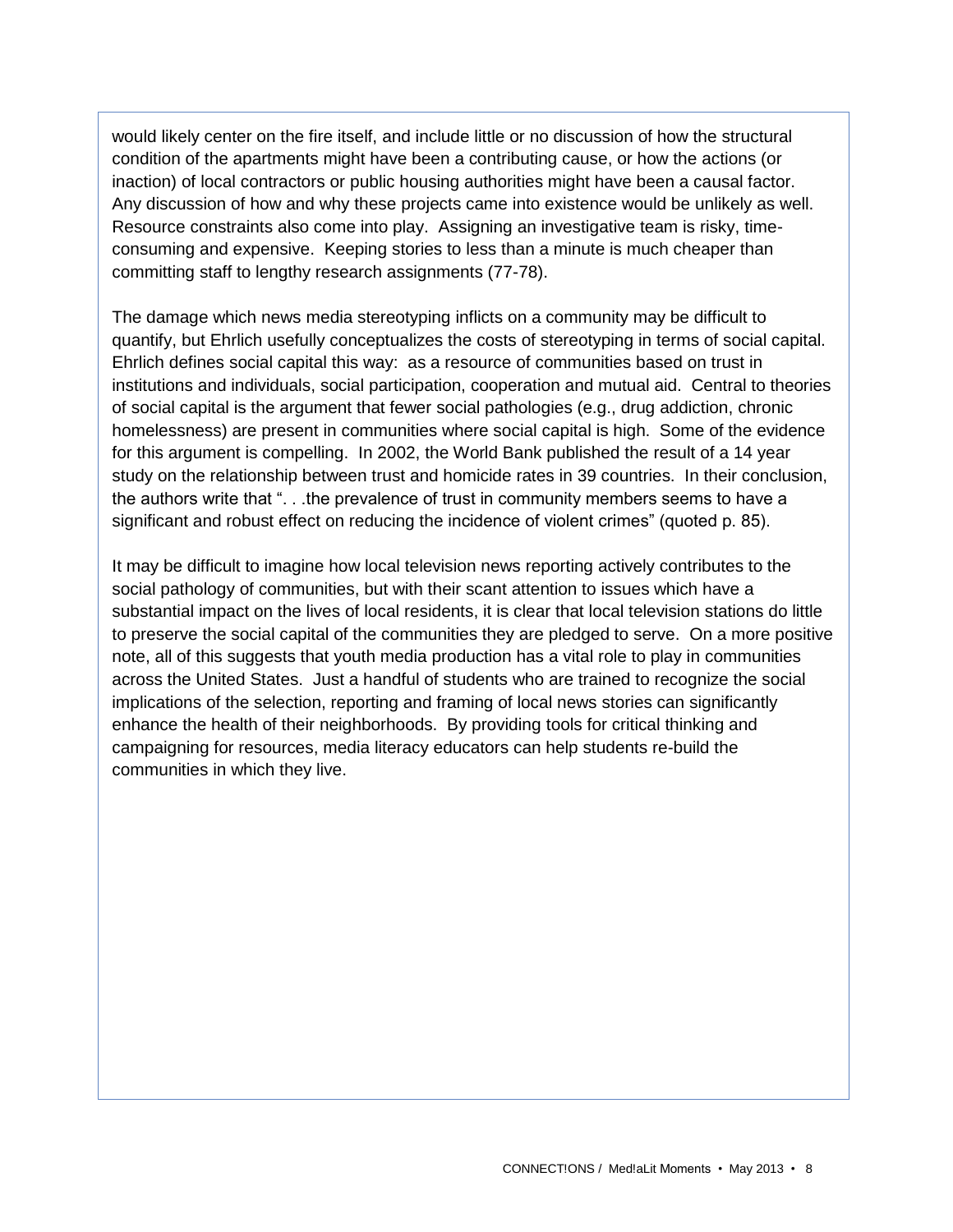### CML News



#### **Heading to NAMLE in July?**

Attend the *State of the Field* session on Friday, July 12 at 4pm. CML's Tessa Jolls will be on the panel along with several other media literacy leaders. We highlight a few sessions for your consideration:

#### **[State of the Field \(Poke, Prod, Provoke\)](http://namle.net/conference/sessions/friday-july-12/friday-session-3/) Friday 4:00**

*Paul Mihailidis, Emerson College Rhys Daunic, The Media Spot Belinha DeAbreu, Fairfield University (CML Fellow) Renee Hobbs, Univeristy of Rhode Island Tessa Jolls, Center for Media Literacy Erin Reilly, University of Southern California*

The media literacy field is being pushed, pulled, thrown, torn, launched, shoved, and kicked. Want to know where it really is going? Come to this state of the field roundtable-style panel to find out where we are headed.

### **[Cultivating Empathy \(Workshop\)](http://namle.net/conference/sessions/saturday-july-13/) Saturday 10:15**

*Carol Tizzano (CML Fellow) Lynne Azarchi, Executive Director, KIDSBRIDGE of the Tolerance Museum at The College of* New Jersey

Research identifies a crisis in empathy, kindness, and respect among youth and effective media literacy education can help turn this around.

Drawing from the research, 'evidence-based' practice, and success of a variety of educators (media literacy educators as well as art and diversity educators), we will explore how media literacy education offers a roadmap to foster many of the traits that support healthier students, families, and communities. This map is built upon the solid foundation of NAMLE's Core Principles of Media Literacy Education and the Center for Media Literacy's Five Key Questions and Core Concepts.

Our aim is to increase the positive attributes of empathy, kindness, and respect through practicing media literacy education with young people.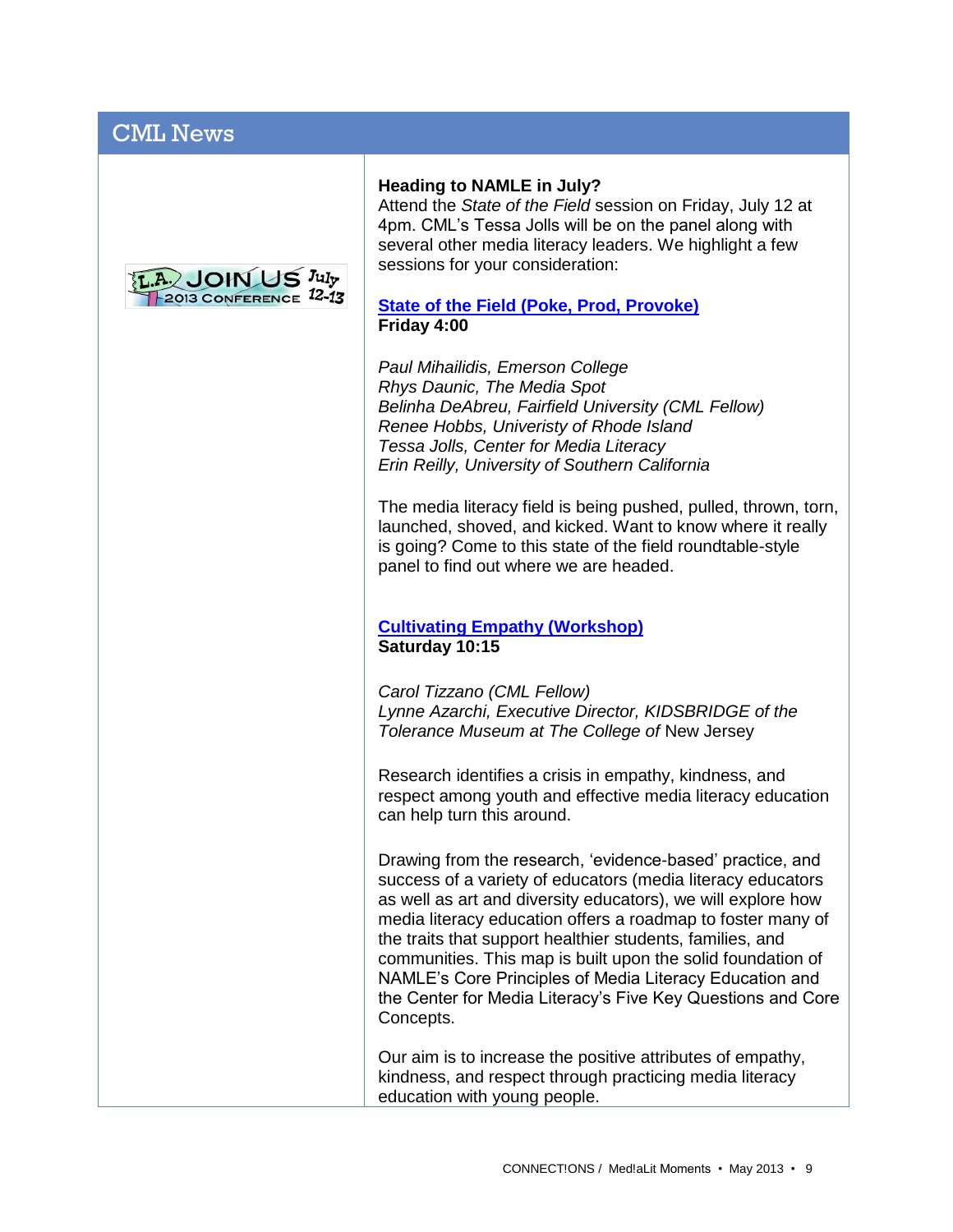| <b>Researching the Roots of Our Field: Historical</b> |
|-------------------------------------------------------|
| discourses of the U.S. media literacy movement in     |
| Media & Values magazine, 1977-1993                    |
| Saturday 2:15                                         |

#### *Michael RobbGrieco*

(An online archive of Media&Values magazine is contained in the CML Reading Room, along with a history of the media literacy field, [http://www.medialit.org/media-values.](http://www.medialit.org/media-values))

The contemporary media literacy education community has many strands, each emphasizing (or neglecting) certain aspects of media literacy, and privileging certain educational goals over others. Current debates over what constitutes the field of media literacy, purposes of media literacy, and best practices in media literacy education proceed without the benefit of a history of the ideas, practices, and discourses that have produced the field. As a springboard to an interactive discussion about implications of this study for our current field and the importance of further research into media literacy history, this presentation shares research findings about the role played by Media & Values magazine in the U.S. media literacy education movement 1977-1993. By looking closely at the full run of Media & Values magazine, 63 issues from 1977-1993, this study offers insight into the development of media literacy concepts and practices, as well as the conversations between discourses from media studies, education, and the public sphere that have produced the field of media literacy education.

### **About Us…**

The Consortium for Media Literacy addresses the role of global media through the advocacy, research and design of media literacy education for youth, educators and parents.

## **CONSORTIUM** for **MEDIA LITERACY**

Uniting for Development

The Consortium focuses on K-12 grade youth and their parents and communities. The research efforts include nutrition and health education, body image/sexuality, safety and responsibility in media by consumers and creators of products. The Consortium is building a body of research, interventions and communication that demonstrate scientifically that media literacy is an effective intervention strategy in addressing critical issues for youth.

**[http://consortiumformedialiteracy.org](http://consortiumformedialiteracy.org/)**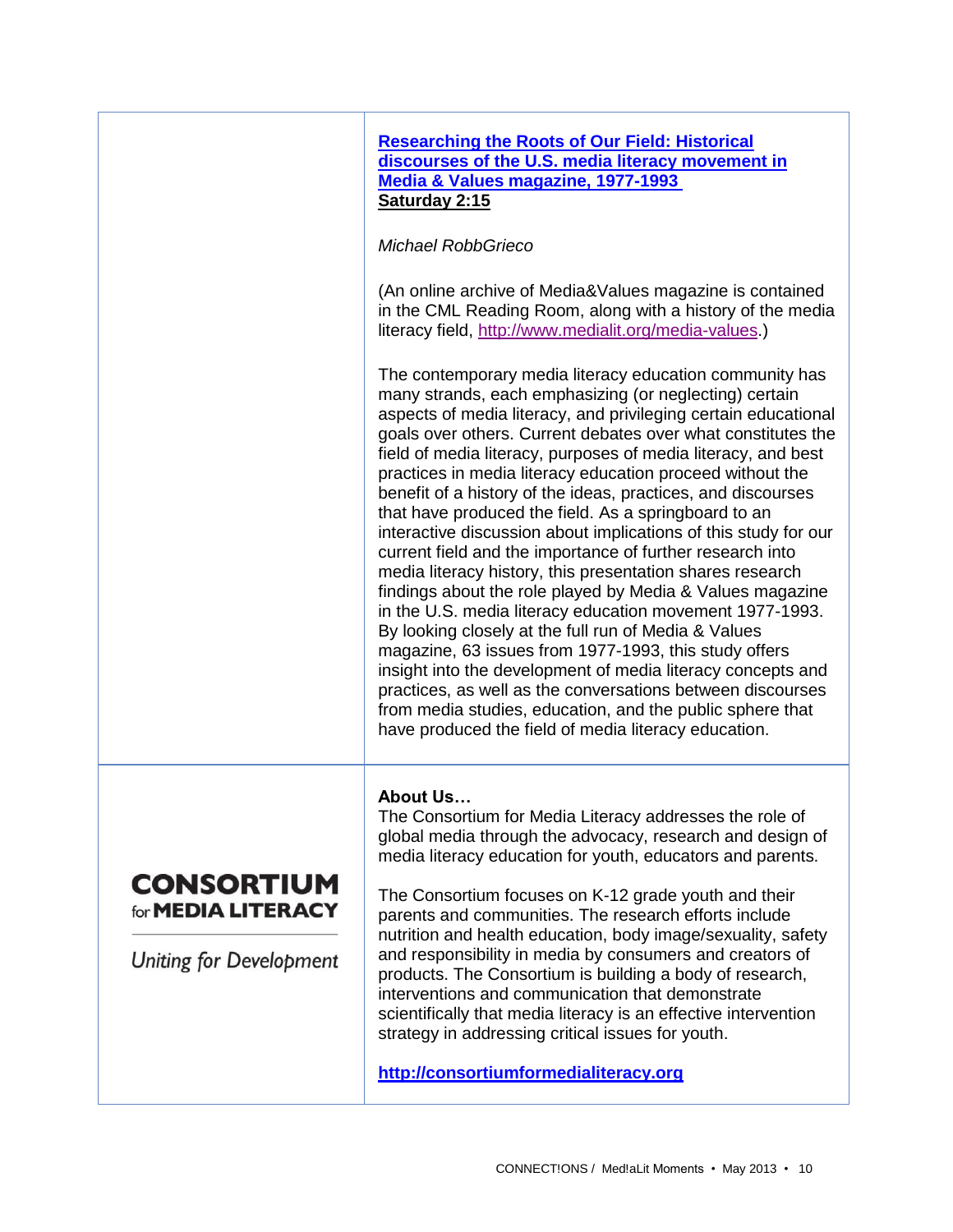# Resources for Media Literacy

### **Game Developers Conference Covers New Ground in Education, Representation of Women**

The annual Game Developer's Conference (GDC), held in San Francisco from March 25 to 29, provides a unique glimpse into the latest media tools and education applications used by the artists, animators, programmers, engineers, and advocates who fuel the video game industry.

One of the most interesting trends at GDC was an increasing call for female representation both in game content and in the industry itself. Anita Sarkeesian's videos deconstructing the "Damsel in Distress" trope used in video games (tropes are a shorthand for metaphorical concepts in narratives) caused her to be the target of a massive hate campaign by gamers. Her TED talk covers the hate directed at her and her work, which included death threats, the hacking of her YouTube channel and e-mail addresses, and a game dedicated to punching her in the face.

Tropes vs. Women in Video Games: [http://www.youtube.com/watch?v=X6p5AZp7r\\_Q](http://www.youtube.com/watch?v=X6p5AZp7r_Q)

Anita Sarkeesian's TED Talk hosted by the Paley Center for Media: <http://www.youtube.com/watch?v=GZAxwsg9J9Q>

Regarding women's participation in the video game industry, an entire panel discussing the hashtags on female representation such as #1reasonwhy (about sexism and other challenges female game developers face) and #1reasontobe (reasons why they stay) is available at the GDC Vault. Brenda Romero's talk on her beginnings in the game industry and her criticism of using scantily clad "booth babes" to market games at industry conventions provides some great insight. To view her talk, follow the link below and find Welcome – Brenda Romero under Chapter Selection. Click the grey box and drag it down to scroll. [\(http://www.gdcvault.com/play/1018080](http://www.gdcvault.com/play/1018080) ).

The two-day GDC Education Summit primarily focused on tools and techniques to teach students industry-relevant experience. The successes of Carnegie Mellon and USC's graduate-level game design programs have inspired many schools to adopt game curricula and to research videogame-related content and issues. Some schools such as Digipen and Full Sail University distinguish themselves by what game industry skills they teach students, while UC Irvine's program calls for a media studies requirement.

The last panel of the Education Summit was the Game Educators Rant, during which four professors ranted about the state of game education and what they would like to see improved:

Ian Schreiber (Savannah College of Art and Design) criticized some of the negative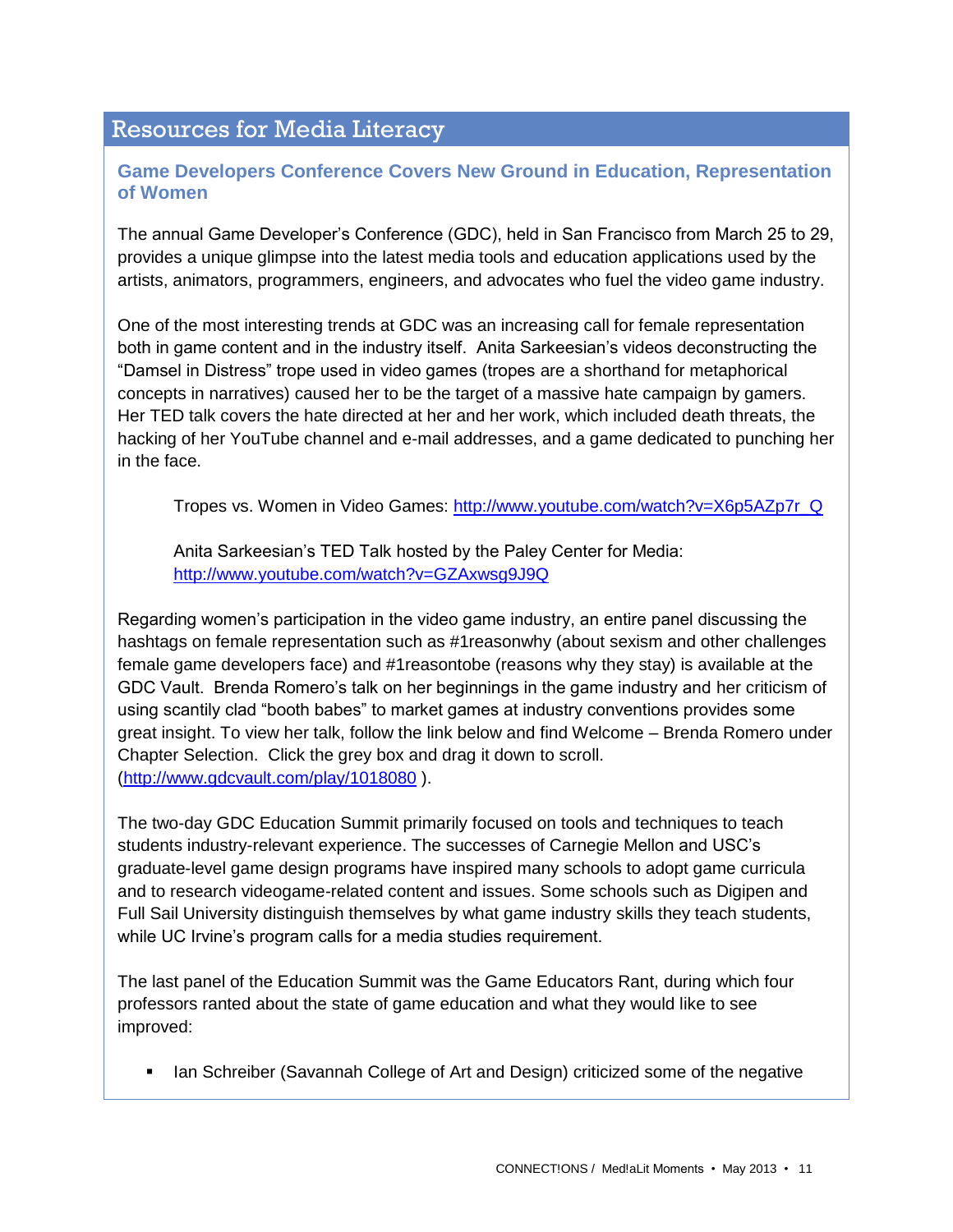aspects of gamer culture as evidence of bad design. He also discussed the need for a framework to teach students to think about what perspectives and points of view their work conveys, and why this could help industry attract and retain more female participation.

- Jose Segal (DePaul University) examined how teaching about popular games didn't necessarily teach students the skills behind good game design. There is a need for games that are good for teaching how games are constructed, and he emphasized that social conventions were a great way to inspire in-class discussion and explore game design. For instance, a discussion about loneliness might allow students to think of ways for players to experience it in a game, and then use the player's experience to make a statement about a real life problem, such as how the game "Loneliness" [\(http://www.kongregate.com/games/jordanmagnuson/loneliness\)](http://www.kongregate.com/games/jordanmagnuson/loneliness) uses loneliness to make a statement about depression in South Korea. This is referred to as using game mechanics as a metaphor.
- **EXT** Clara Fernandez-Vera (MIT) talked about the missteps new colleges make when creating a game program, emphasizing that just one dedicated professor cannot cover the number of diverse, specialized skills needed to make games.
- Lastly, Michael Mateas (UC Santa Cruz) talked about research in interactive media, and the need for better computational media research and models.

More information on GDC can be found at [www.gdconf.com](http://www.gdconf.com/)

*Conference coverage by Peter Jolls*

### **Resources for Teaching and Research**

*Teaching Democracy: A Media Literacy Approach.* Developed and written by Jeff Share, Ph.D., and Elizabeth Thoman, Founder, Center for Media Literacy. Published by the National Center for the Preservation of Democracy (a project of the Japanese American National Museum, Los Angeles)

As Share and Thoman write, "Students who learn to think critically about media messages, who value diverse points of view, who challenge the popular interpretation by contributing their own understanding and insights will have the skills needed to ensure the continuation of democracy—and literacy—in the 21<sup>st</sup> century." *Teaching Democracy: A Media Literacy Approach* is a multi-faceted guide designed to help teachers foster the development of those skills. The guide includes sections on the philosophy, principles and concepts of media literacy; engaging students in a self-driven process of inquiry with media texts; purposes and benefits of media analysis and production; strategies for applying the Key Questions and Core Concepts of media literacy to media analysis; and a guide to implementing "Dilemmas and Decisions," media production projects designed to help students think critically about media and practice the art of public dialogue. Sample videos of past "Dilemmas and Decisions" projects can be accessed at the National Center for the Preservation of Democracy at: <http://www.ncdemocracy.org/> . The *Teaching Democracy* guide is available for free at this site, and at the CML site, [www.medialit.org](http://www.medialit.org/)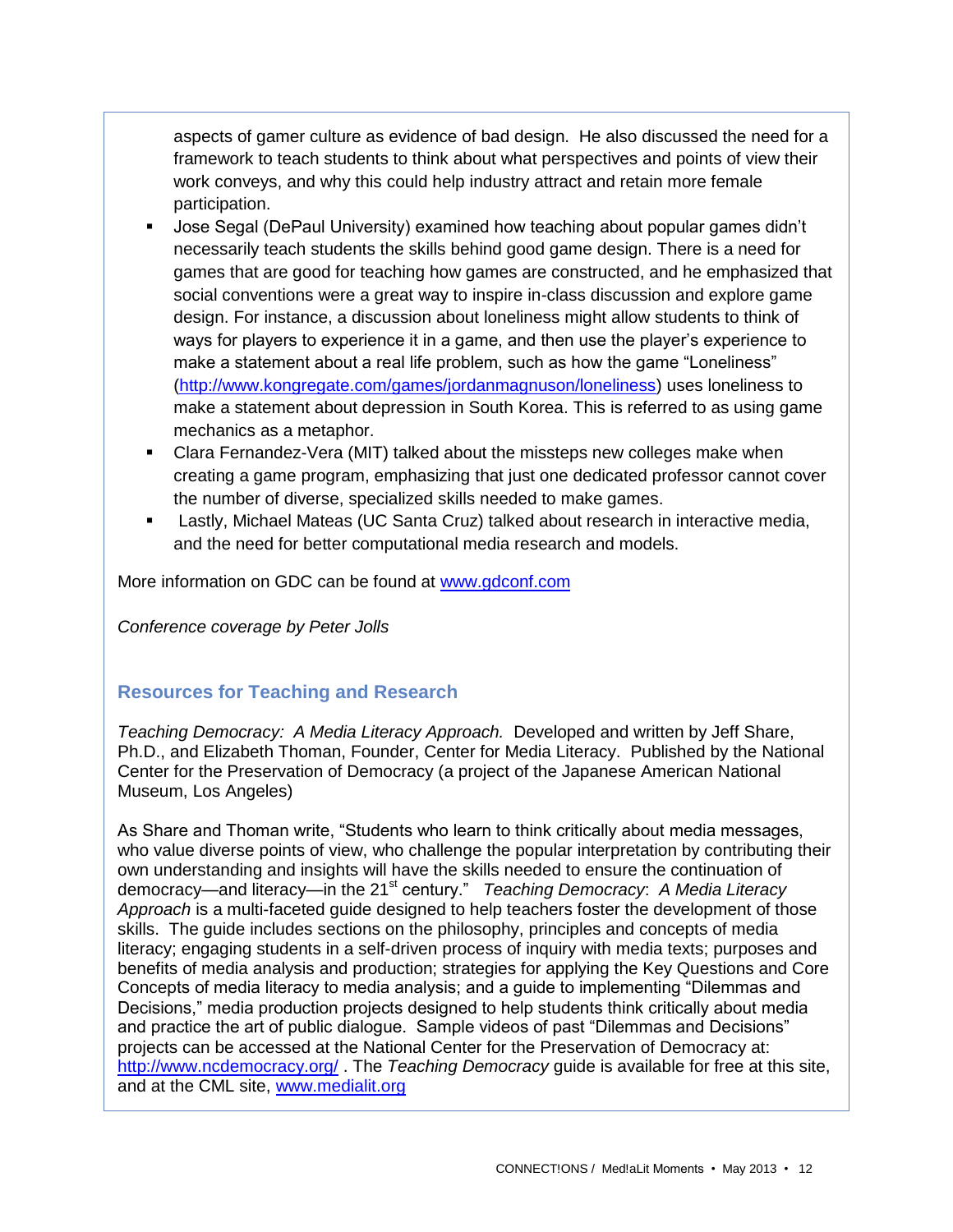#### Sources Cited In This Issue:

Armoudian, Maria. *Kill the Messenger: The Media's Role in the Fate of the World*. Amherst, NY: Prometheus Books, 2011.

Cohen-Almagor, Raphael. "Freedom of Expression v. Social Responsibility: Holocaust Denial in Canada." *Journal of Mass Media Ethics* 28.1 (2013): 42-56.

Daniels, Jesse. "Race, Civil Rights and Hate Speech in the Digital Era." *Learning Race and Ethnicity: Youth and Digital Media*. Ed. Anna Everett. Cambridge, MA: MIT Press, 2008. 129-154.

Ehrlich, Howard J. *Hate Crimes and Ethnoviolence: The History, Current Affairs and Future of Discrimination in America*. Boulder, CO: Westview Press, 2009.

Steuter, Erin, and Deborah Wills. "The Dangers of Dehumanization: Diminishing Humanity in Image and Deed." *Images That Injure: Pictorial Stereotypes in the Media.* Eds. Susan Ross and Paul Martin Lester. Santa Barbara, CA: Praeger, 2011. 43-54. Now in its third edition, *Images That Injure* is one of the most comprehensive and accessible introductions you will find on this important topic.

Thomas, Douglas. "KPK, Inc.: Race, Nation and Emergent Culture in Online Games."  *Learning Race and Ethnicity: Youth and Digital Media*. Ed. Anna Everett. Cambridge, MA: MIT Press, 2008. 155-174.

#### Recommended Resources:

### Article 19 [www.article19.org](http://www.article19.org/)

Article 19 takes its name from Article 19 of the Universal Declaration of Human Rights, and is dedicated to freedom of expression, unfettered access to information and freedom of the press. From their headquarters in London and six satellite offices around the world, Article 19 staff "work on behalf of freedom of expression wherever it is threatened" through monitoring, publishing, advocacy, campaigning, setting standards and litigation. The website may be useful for the media literacy educator and researcher.

Erjavec, Karmen, and Melita Poler Kovacic. "'You Don't Understand, This is a New War!' Analysis of Hate Speech in News Web Sites' Comments." *Mass Communication & Society* 15.6 (2012): 899-920.

This research is focused on news sites in Slovenia, and observes how the comments sections of these sites are a common venue for hate speech, and more often than not, these comments are only tangentially related to the content of the articles.

Lakoff, Robin Tolmach. *The Language War*. Berkeley: University of California Press, 2000. In chapter 3, "'Political Correctness and Hate Speech: The Word as Sword," UC Berkeley linguistics professor Robin Lakoff takes readers on a humorous and illuminating tour of the clashes between liberals and conservatives over the politics of language in the post-civil rights era.

Meddaugh, Priscilla Marie, and Jack Kay. "Hate Speech or 'Reasonable Racism?': the Other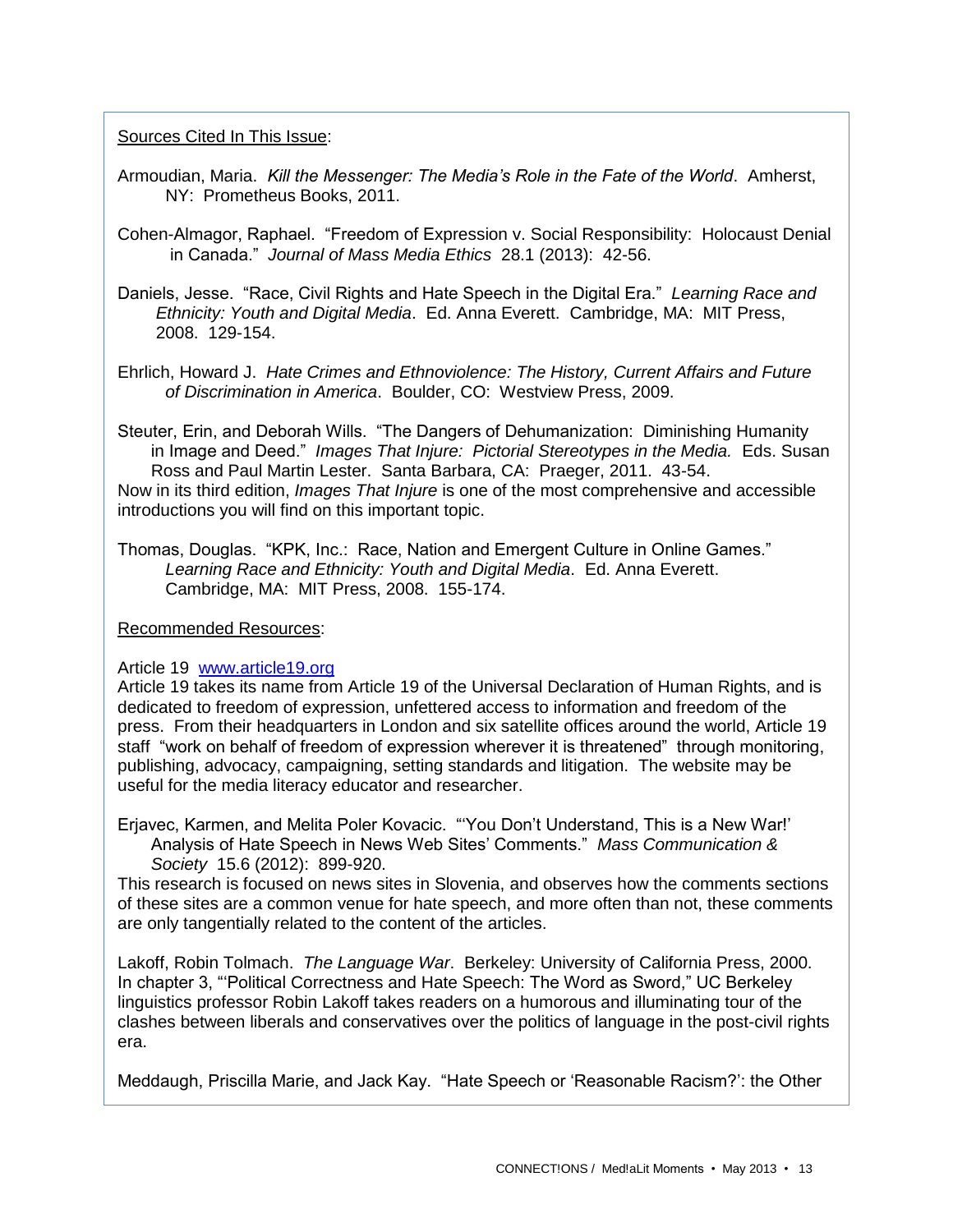in Stormfront." *Journal of Mass Media Ethics* 24.4 (2009): 251-268.

When most listeners hear the phrase "hate speech," they visualize words that are lobbed at someone like a molotov cocktail. But it can be argued that most hate speech consists of reasoned (but not rational) discourse motivated by prejudice. This article discusses the various ways in which Don Black's *Stormfront.org* applies the rhetoric of the "Other" to build support for the white supremacist cause.

Museum of Tolerance [\(www.museumoftolerance.com\)](http://www.museumoftolerance.com/)

Teachers will find several resources on the MoT site to help prepare students for a visit to the museum, and to reflect on what they've experienced and learned. Media literacy activities include interpretation and analysis of archival photos and Nazi propaganda posters, and an activity in which students analyze evaluate legitimate and revisionist websites dealing with the Holocaust and the civil rights movement.

Slagle, Mark. "An Ethical Exploration of Free Expression and the Problem of Hate Speech." *Journal of Mass Media Ethics* 24.4 (2009): 238-250.

UNC Chapel Hill Journalism professor Mark Slagle conducts a clear, sober ethical assessment of the conflict between First Amendment advocates and critical race theorists who argue that hate speech should be punishable by law under the Fourteenth Amendment.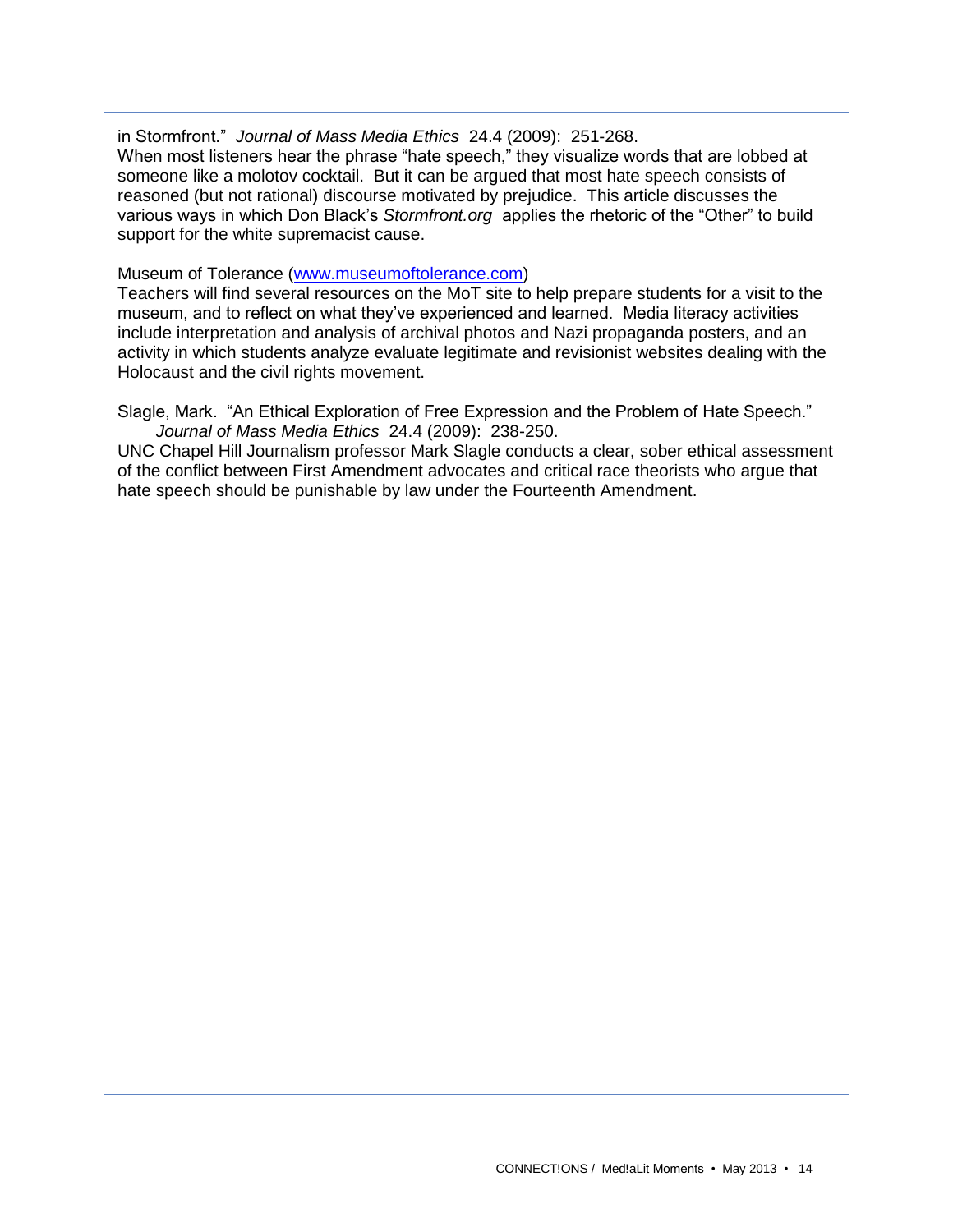# Med!aLit Moments

### **Some You 'Like' and Some You Don't**

"'Like' if you support this brave little boy's struggle against cancer!" Anyone who spends time on social media is likely to encounter a post like this. How does one react? It seems cruel and heartless not to respond, and yet the author of the post does little to establish a personal connection with her audience. Activism in social media spaces has its limitations as well. When audiences receive tweets, posts, petitions and polls from multiple organizations, choosing a cause may be more like picking a flavor or a brand. How empowered do audiences feel as they click, like, pin, or sign? Are they engaged enough to do more? In this MediaLit Moment, your students will articulate why some appeals are less than inspiring, and they'll develop a concept for a message they believe is likely to motivate audiences to support a cause.

#### *Have students develop a concept for a media message which promotes a cause*

**AHA!:** Some messages make audiences want to walk away!

**Key Question #3:** How might people understand this message differently? **Key Question #3 for Producers:** Is my message engaging and compelling for my target audience?

**Key Question #2:** What creative techniques are used to attract my attention? **Key Question #2 for Producers:** Does my message reflect understanding in format, creativity and technology?

### **Grade Level**: 6+

**Materials:** For sample non-profit ad: computer, high speed internet connection, data projector. For construction activity: paper, pencil, imagination.

**Activity:** Ask students for examples of annoying or uninspiring social media posts that asked them to contribute to a cause in some way. If they need any prompting, you can mention the scenario presented in the introduction to this activity. What made the posts or tweets so annoying? Direct students' attention to Key Question #3, especially if there are any differences of opinion. Direct students' attention to Key Question #2. Did it have to do with the media format and/or the techniques the producer used? Students may conclude that a good pro-social message can be hard to find.

Next, ask students to evaluate a Greenpeace PSA which encourages audiences to take action against the increasing impacts of global warming on the Arctic. Did they find it compelling? Does it motivate them to become involved? Why or why not? <http://www.greenpeace.org/usa/en/multimedia/videos/A-Homeless-Polar-Bear-in-London/>

Next, divide students into pairs or groups and ask them to sketch out a concept for an engaging message promoting a cause. They may choose any media format they wish. Ask students to include a call to action in the message. When the activity is complete, ask them to